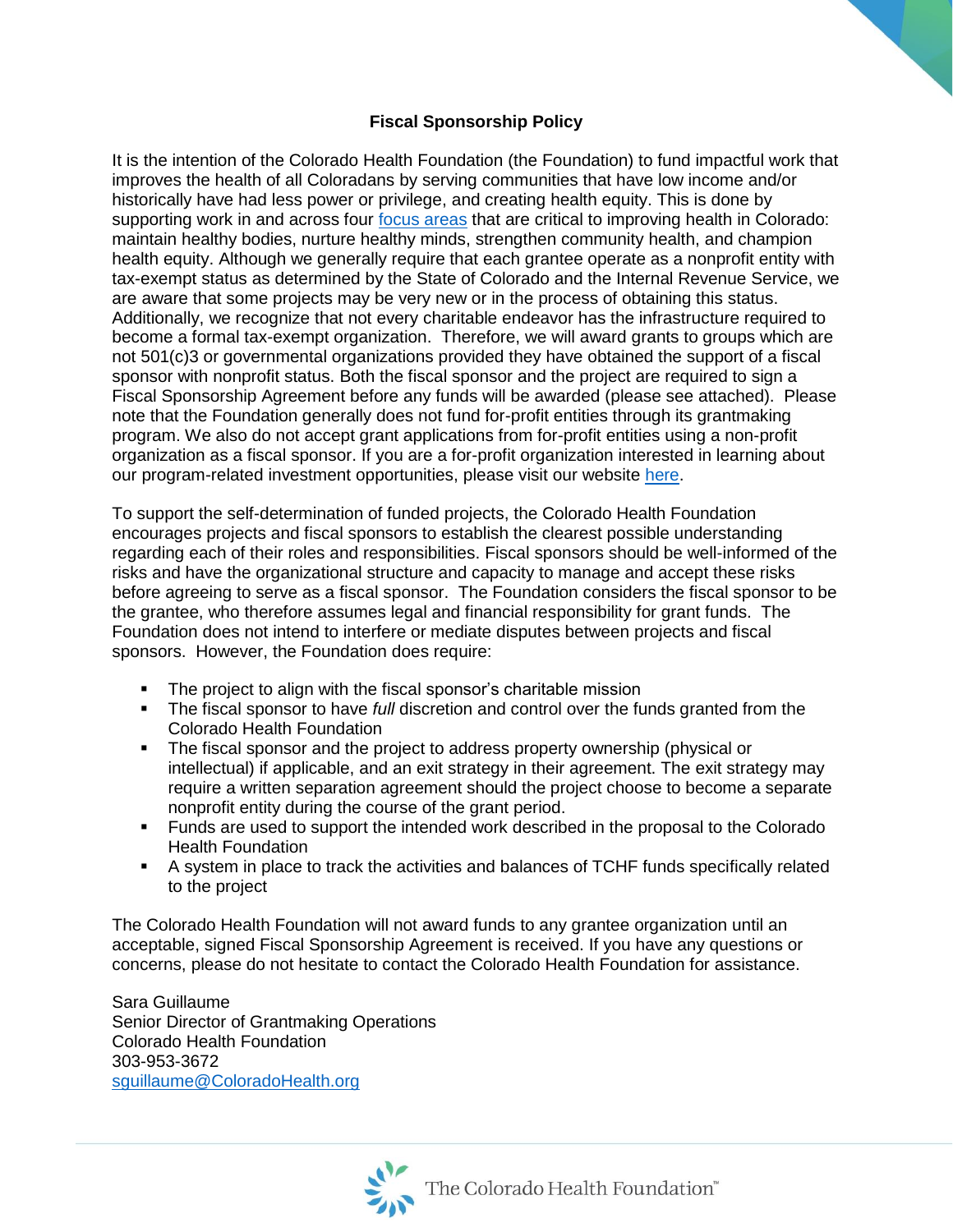## **Fiscal Sponsorship Agreement**

| Between |                                                                                                                                                                         |  |
|---------|-------------------------------------------------------------------------------------------------------------------------------------------------------------------------|--|
|         | (Nonprofit Fiscal Sponsor)                                                                                                                                              |  |
| and     | , a project of the Fiscal Sponsor.<br>(Sponsored Project)                                                                                                               |  |
|         | This Fiscal Sponsorship Agreement defines the roles and responsibilities of both the Fiscal<br>Sponsor and Project named above. This Agreement shall be in effect from: |  |
|         |                                                                                                                                                                         |  |

## **Role of the Fiscal Sponsor**

The Fiscal Sponsor is considered the Grantee by the Colorado Health Foundation (TCHF) and therefore assumes legal and financial responsibility for grant funds. The Fiscal Sponsor is to receive and disburse funds to the Project in a timely manner and to maintain prudent and accurate records of all transactions as required by the State of Colorado and the Internal Revenue Service. The Sponsor should have a system in place to track the activities and balances of TCHF funds specifically related to the Project, and the Sponsor maintains full discretion and control over the grant funds. The Fiscal Sponsor is also ultimately responsible for all reporting requirements to TCHF, although the Project may be the one to prepare the reports.

## **Role of the Project**

The Project is typically responsible for the programmatic implementation of the work. They are to request funds or reimbursement of funds from the Fiscal Sponsor in a timely manner in order to conduct the project activities. In addition, the Project is to maintain prudent and accurate records of all activities as required by the State of Colorado and the Internal Revenue Service.